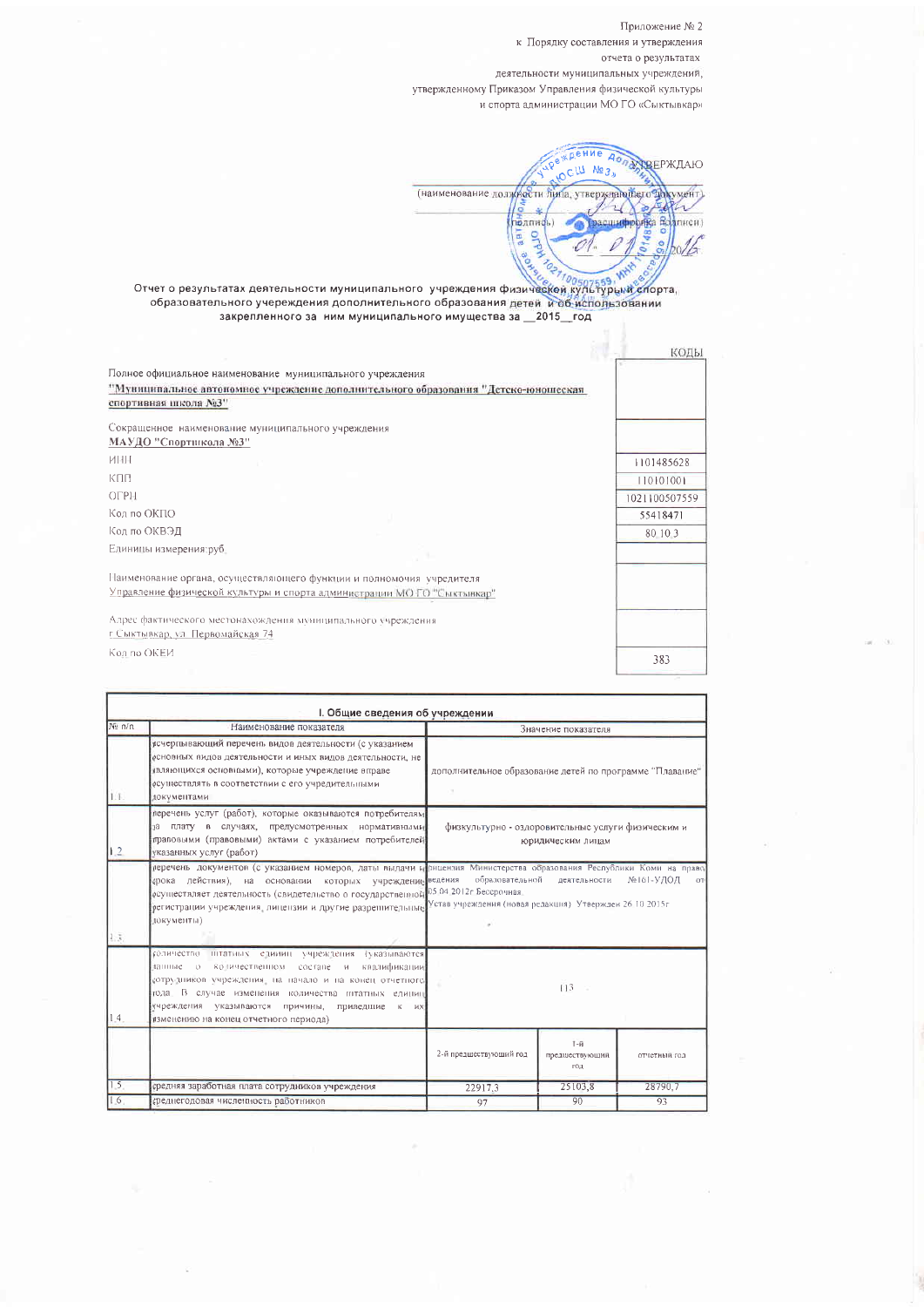|                    | П. Результат деятельности учреждения                                                                                                                                                                                                                                                                                                                                                                                                                                                                               |                     |                                                                            |                                                                   |                                                        |
|--------------------|--------------------------------------------------------------------------------------------------------------------------------------------------------------------------------------------------------------------------------------------------------------------------------------------------------------------------------------------------------------------------------------------------------------------------------------------------------------------------------------------------------------------|---------------------|----------------------------------------------------------------------------|-------------------------------------------------------------------|--------------------------------------------------------|
| N <sub>2</sub> π/π | Наименование показателя                                                                                                                                                                                                                                                                                                                                                                                                                                                                                            | Значение показателя |                                                                            |                                                                   |                                                        |
|                    |                                                                                                                                                                                                                                                                                                                                                                                                                                                                                                                    |                     | 2-й предшествующий год                                                     | $1 - H$<br>предшествующий<br>PO1                                  | отчетный год                                           |
|                    | балансовой<br>уменьшение)<br>(увеличение,<br>изменение<br>(остаточной) стоимости нефинансовых активов относительно                                                                                                                                                                                                                                                                                                                                                                                                 |                     |                                                                            | $\mathbb{H}$                                                      | 4                                                      |
| 2.1.               | предыдущего отчетного года (%), в т.ч.                                                                                                                                                                                                                                                                                                                                                                                                                                                                             |                     | 8<br>39538254                                                              | 39610364                                                          | 41249042                                               |
| 2, 1, 1<br>2.12    | балансовая стоимость<br>остаточная стоимость                                                                                                                                                                                                                                                                                                                                                                                                                                                                       |                     | 22580687                                                                   | 21174528                                                          | 21366098                                               |
|                    |                                                                                                                                                                                                                                                                                                                                                                                                                                                                                                                    |                     |                                                                            |                                                                   |                                                        |
| 2.2.               | общая сумма выставленных требований в возмещение ущерба<br>по недостачам и хищениям материальных ценностей,<br>ценежных средств, а также от порчи материальных ценностей                                                                                                                                                                                                                                                                                                                                           |                     |                                                                            |                                                                   |                                                        |
| 2.3.               | (увеличение, уменьшение) дебиторской<br>$\boldsymbol{\mathcal{H}}$<br>изменения<br>кредиторской задолженности учреждения<br>в разрезе<br>поступлений (выплат), предусмотренных Планом финансово<br>государственного<br>хозяйственной<br>деятельности<br>(муниципального) учреждения (далее - План) относительно<br>предыдущего отчетного года (в процентах) с указанием<br>просроченной<br>кредиторской<br>образования<br>причин<br>залолженности, а также дебиторской<br>задолженности,<br>нереальной к взысканию |                     |                                                                            |                                                                   |                                                        |
|                    | суммы доходов, полученных учреждением от оказания                                                                                                                                                                                                                                                                                                                                                                                                                                                                  |                     |                                                                            | 41396850                                                          | 41312912                                               |
| 2.4.<br>2.4.1      | платных услуг (выполнения работ), в т.ч.<br>поступления от оказания муниципальным учреждением услуг<br>(выполнения работ), предоставление которых для физических<br>и юридических лиц осуществляется на платной основе (по<br>основному виду деятельности)                                                                                                                                                                                                                                                         | 37563170            |                                                                            |                                                                   |                                                        |
| 2.4.2              | поступления от иной приносящей доход деятельности                                                                                                                                                                                                                                                                                                                                                                                                                                                                  |                     | 2006500                                                                    | 1893450                                                           | 1865600                                                |
|                    | цены (тарифы) на платные услуги (работы), оказываемые<br>потребителям (в динамике в течение отчетного периода), в                                                                                                                                                                                                                                                                                                                                                                                                  |                     |                                                                            |                                                                   |                                                        |
| 2.5.               | T.H.                                                                                                                                                                                                                                                                                                                                                                                                                                                                                                               |                     | 145                                                                        | 173                                                               | 193                                                    |
| 251                |                                                                                                                                                                                                                                                                                                                                                                                                                                                                                                                    |                     |                                                                            |                                                                   |                                                        |
| 2.5.2              |                                                                                                                                                                                                                                                                                                                                                                                                                                                                                                                    |                     |                                                                            |                                                                   |                                                        |
|                    |                                                                                                                                                                                                                                                                                                                                                                                                                                                                                                                    |                     |                                                                            |                                                                   |                                                        |
| 2.6                | потребителей,<br>поспользовавшихся<br>количество<br>общее<br>услугами (работами) учреждения (в том числе платными для<br>потребителей), в т.ч.                                                                                                                                                                                                                                                                                                                                                                     | 5544                |                                                                            | 5536                                                              | 5676                                                   |
|                    | дополнительного<br>предоставления<br>услуг<br>организация                                                                                                                                                                                                                                                                                                                                                                                                                                                          |                     |                                                                            | 756                                                               | 756                                                    |
| 2.6.1              | образования детей<br>предоставление услуг по созданию условий для организации                                                                                                                                                                                                                                                                                                                                                                                                                                      |                     | 756                                                                        |                                                                   |                                                        |
| 2.6.2              | досуга и обеспечения жителей услугами организаций<br>культуры                                                                                                                                                                                                                                                                                                                                                                                                                                                      | 2535                |                                                                            | 2363                                                              | 2191                                                   |
|                    | и тл.                                                                                                                                                                                                                                                                                                                                                                                                                                                                                                              |                     |                                                                            |                                                                   |                                                        |
|                    | количество жалоб потребителей и принятые по результатам                                                                                                                                                                                                                                                                                                                                                                                                                                                            |                     |                                                                            |                                                                   |                                                        |
| 2.7                | их рассмотрения меры<br>деятельности учреждения.<br>о проперках<br>информация<br>проведенных уполномоченными органами и организациями, с                                                                                                                                                                                                                                                                                                                                                                           |                     |                                                                            |                                                                   |                                                        |
| 2.8.               | указанием тем проверок, в т.ч.:                                                                                                                                                                                                                                                                                                                                                                                                                                                                                    |                     |                                                                            |                                                                   |                                                        |
| 2.8.1              |                                                                                                                                                                                                                                                                                                                                                                                                                                                                                                                    |                     |                                                                            |                                                                   |                                                        |
| 2.8.2              |                                                                                                                                                                                                                                                                                                                                                                                                                                                                                                                    |                     |                                                                            |                                                                   |                                                        |
|                    |                                                                                                                                                                                                                                                                                                                                                                                                                                                                                                                    |                     |                                                                            |                                                                   |                                                        |
|                    | муницилального<br>учреждением<br>Показатели<br>исполнения<br>причин<br>отклонения<br>ОT<br>задания<br>(характеристика<br>запланированных значений, утвержденных в муниципальном                                                                                                                                                                                                                                                                                                                                    |                     |                                                                            | 100%                                                              | 100%                                                   |
| 29.                | залании)<br>объем средств подученных на выполнение муниципального                                                                                                                                                                                                                                                                                                                                                                                                                                                  |                     | 100%                                                                       |                                                                   |                                                        |
| 2:10.              | млания                                                                                                                                                                                                                                                                                                                                                                                                                                                                                                             | 20996470            |                                                                            | 22888302                                                          | 30184300                                               |
| 2.11.              | объем финансового обеспечения учреждения в рамках<br>программ, утвержденных в установленном порядке, в т.ч.                                                                                                                                                                                                                                                                                                                                                                                                        |                     |                                                                            |                                                                   |                                                        |
| 2.11.1             | иные субсидии ( код субсидии)                                                                                                                                                                                                                                                                                                                                                                                                                                                                                      | 4660000             |                                                                            | 650000                                                            | 500000                                                 |
| 2.11.2             | иные субсидии (код субсидии)                                                                                                                                                                                                                                                                                                                                                                                                                                                                                       |                     |                                                                            |                                                                   |                                                        |
|                    |                                                                                                                                                                                                                                                                                                                                                                                                                                                                                                                    |                     |                                                                            |                                                                   |                                                        |
|                    | общие суммы прибыли автономного учреждения после                                                                                                                                                                                                                                                                                                                                                                                                                                                                   |                     |                                                                            |                                                                   |                                                        |
|                    | налогообложения в отчетном периоде, образовавшейся в<br>связи с оказанием автономным учреждением частично                                                                                                                                                                                                                                                                                                                                                                                                          |                     |                                                                            |                                                                   |                                                        |
| 2.12.              | платных и полностью платных услуг (работ)                                                                                                                                                                                                                                                                                                                                                                                                                                                                          |                     | -4914400                                                                   | -4926900                                                          | -2204539                                               |
|                    | суммы кассовых поступлений (с учетом<br>возвратов)                                                                                                                                                                                                                                                                                                                                                                                                                                                                 |                     |                                                                            |                                                                   |                                                        |
| 2.13.              | предусмотренных ПФХД                                                                                                                                                                                                                                                                                                                                                                                                                                                                                               |                     |                                                                            |                                                                   |                                                        |
|                    | суммы кассовых выплат (с учетом восстановленных кассовых                                                                                                                                                                                                                                                                                                                                                                                                                                                           |                     |                                                                            |                                                                   |                                                        |
| 2.14.              | выплат) , предусмотренных ПФХД<br>Ш. Об использовании имущества, закрепленного за учреждением                                                                                                                                                                                                                                                                                                                                                                                                                      |                     |                                                                            |                                                                   |                                                        |
|                    |                                                                                                                                                                                                                                                                                                                                                                                                                                                                                                                    |                     |                                                                            |                                                                   |                                                        |
|                    |                                                                                                                                                                                                                                                                                                                                                                                                                                                                                                                    |                     | $2 - n$<br>предшествующий<br>год (на начало<br>года, на конец<br>$T0.18$ ) | $-24$<br>предшествующий<br>год (на начало года,<br>на конец года) | отчетный год (на<br>начало года, на конец<br>$T0.13$ ) |
| N: nm              | Наименование показателя                                                                                                                                                                                                                                                                                                                                                                                                                                                                                            | Г.д. изм.           |                                                                            |                                                                   |                                                        |
| 3.1                | балансовая<br>(остаточная) стоимость недвижимого<br><b>COTTLER</b><br>iia.<br>праве<br>находящегося у<br>учреждения<br>имущества.<br>оперативного управления, в том числе                                                                                                                                                                                                                                                                                                                                          | py6.                |                                                                            |                                                                   |                                                        |
| 3.1.1              | балансовая стоимость                                                                                                                                                                                                                                                                                                                                                                                                                                                                                               | руб.                | 29658097                                                                   | 29658097                                                          | 29658097                                               |
|                    |                                                                                                                                                                                                                                                                                                                                                                                                                                                                                                                    |                     |                                                                            |                                                                   |                                                        |

 $\left\langle \cdot \right\rangle$